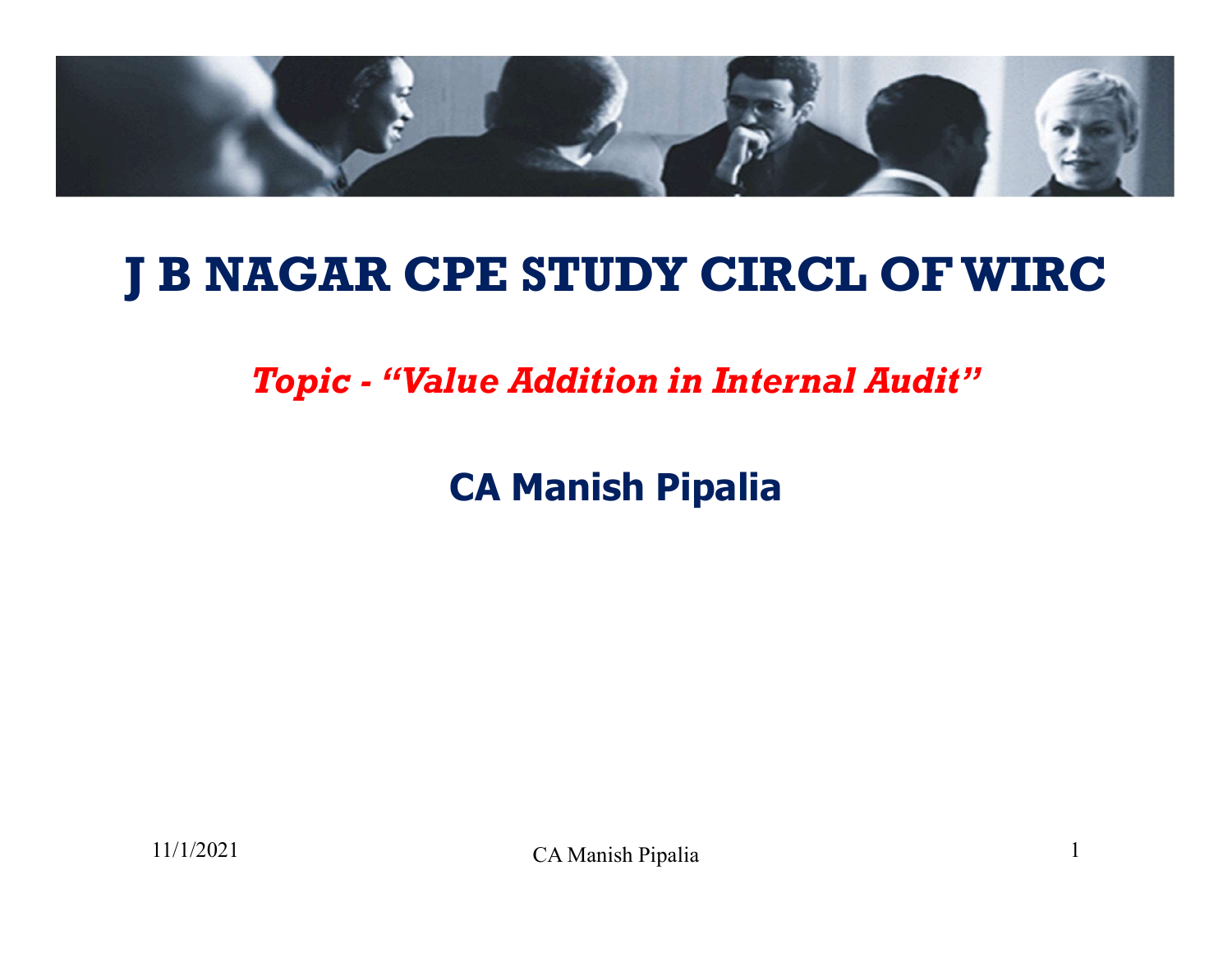

### ICAI's Definition – Internal Audit

Internal Audit provides independent assurance on the effectiveness of internal controls and risk management processes to enhance governance and achieve organisational objectives.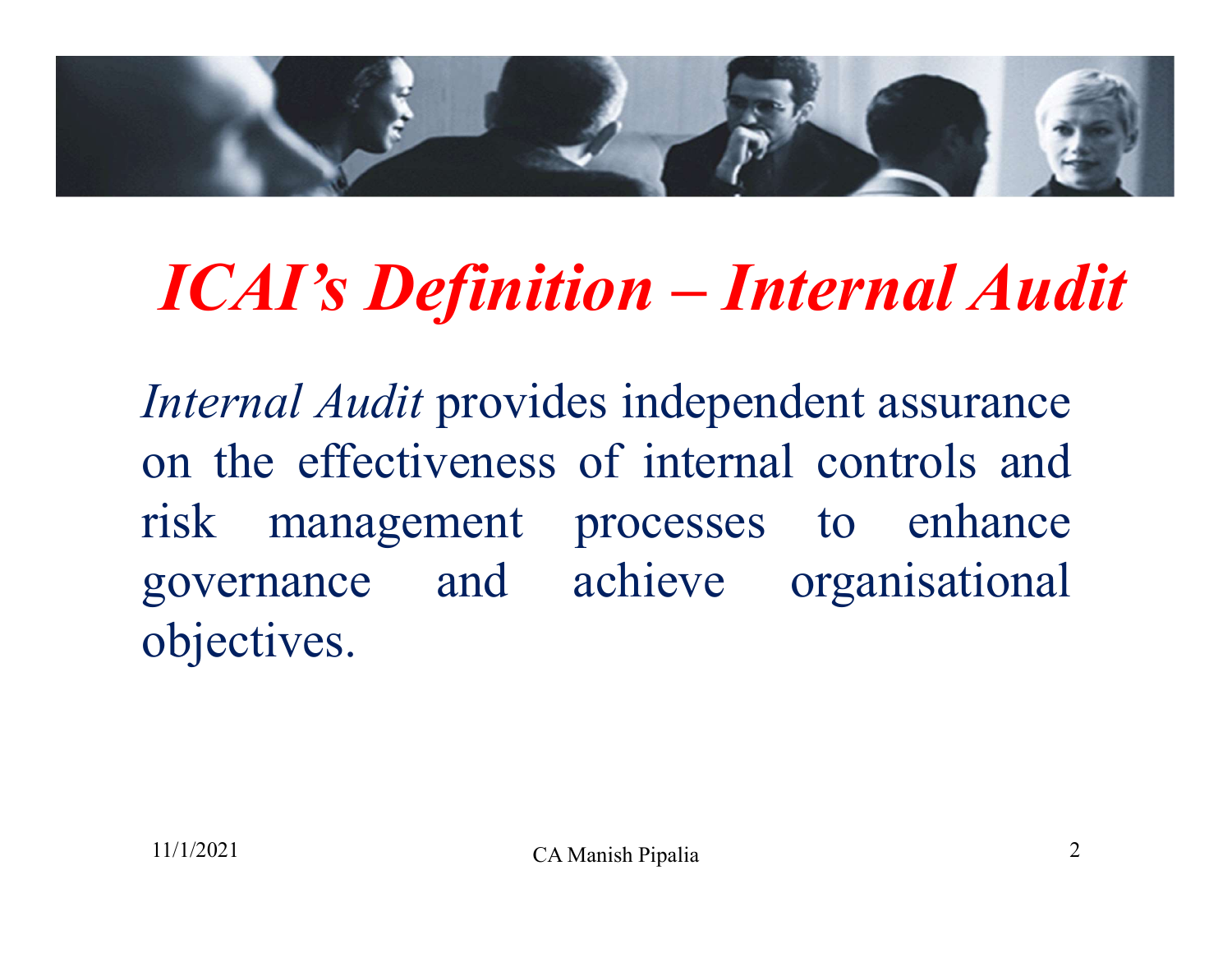

### IIA's Definition – Internal Audit

Internal Auditing is an independent, objective assurance and consulting activity designed to add value and improve an organization's operations.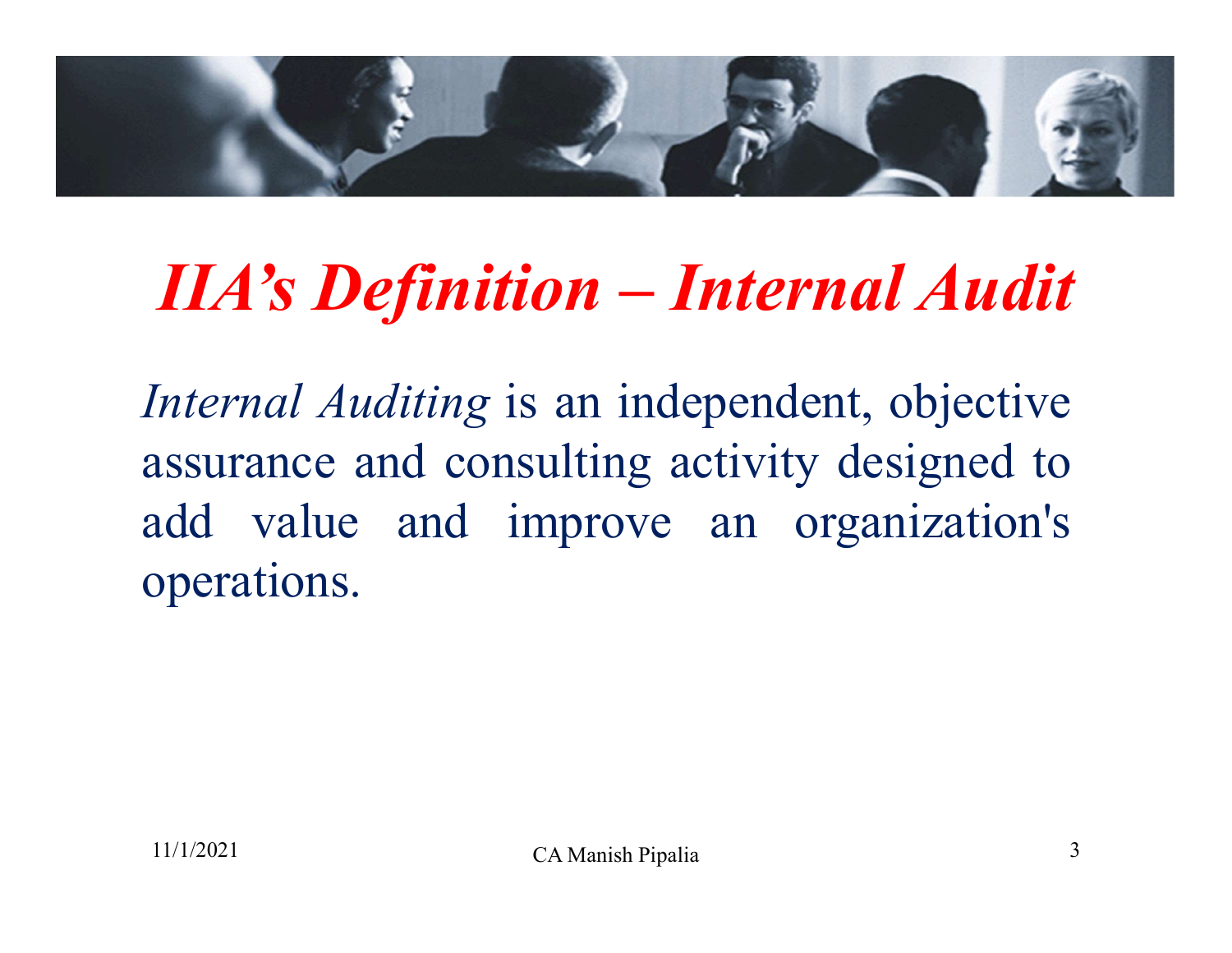

### Effective Internal Audit

#### Proactive Auditor + Participative Auditee = Effective Internal Audit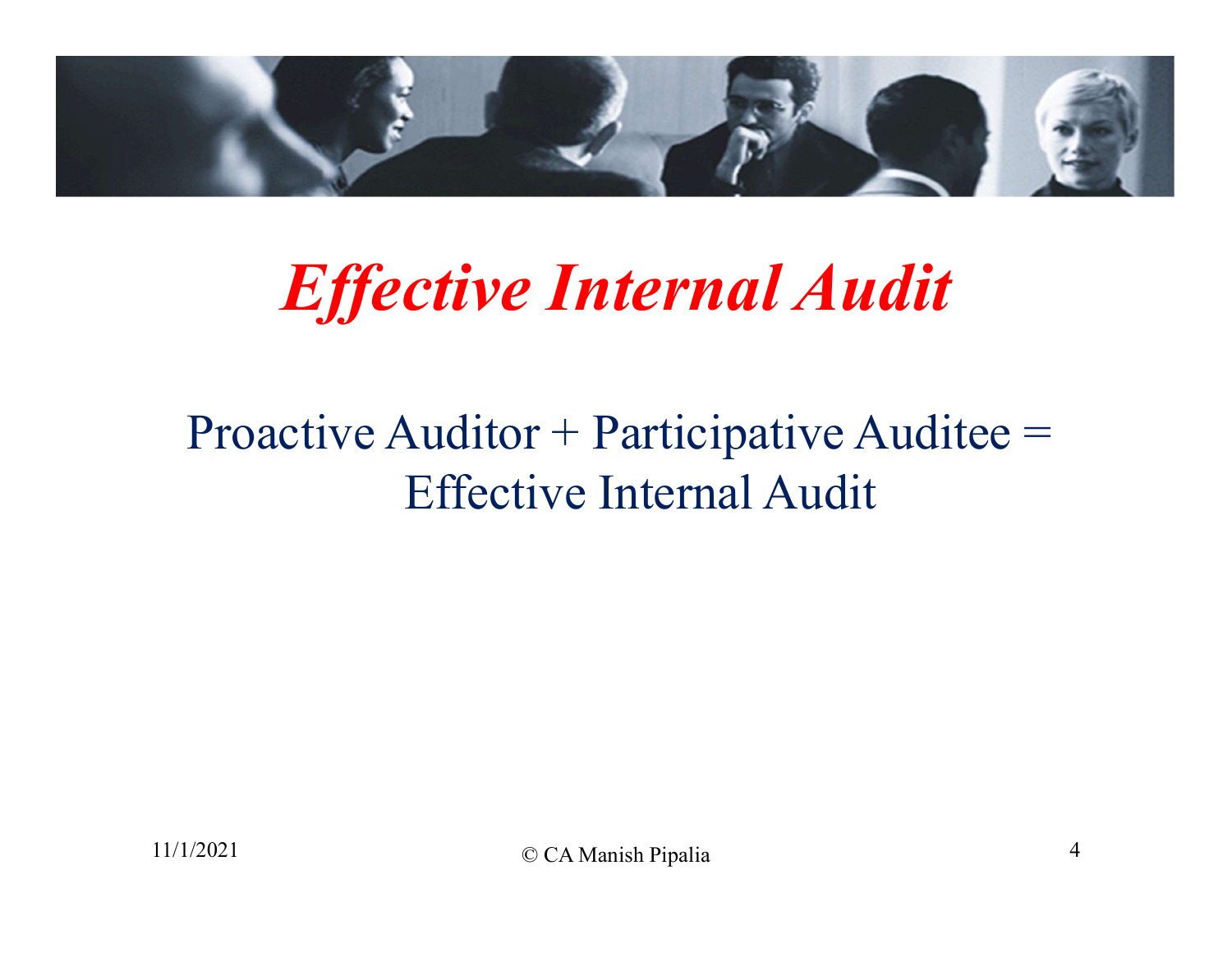

## Repositioning Internal Auditing **Major Issues to Address Repositioning Internal Auditing**<br> **Major Issues to Address**<br>
• Business Risk Management<br>
• Risk, Quality, Control, CSA, Internal<br>
Auditing frameworks<br>
• Creating an Accountability environment<br>
• What to audit - priorities

- 
- Auditing frameworks **Major Issues to Address**<br>
• Business Risk Management<br>
• Risk, Quality, Control, CSA, Internal<br>
Auditing frameworks<br>
• Creating an Accountability environment<br>
• What to audit - priorities, subjects, issues<br>
• Designing the • Business Risk Management<br>
• Risk, Quality, Control, CSA,<br>
Auditing frameworks<br>
• Creating an Accountability environm<br>
• What to audit - priorities, subjects, is<br>
• Designing the services needed<br>
• CA Manish Pipalia
- 
- 
-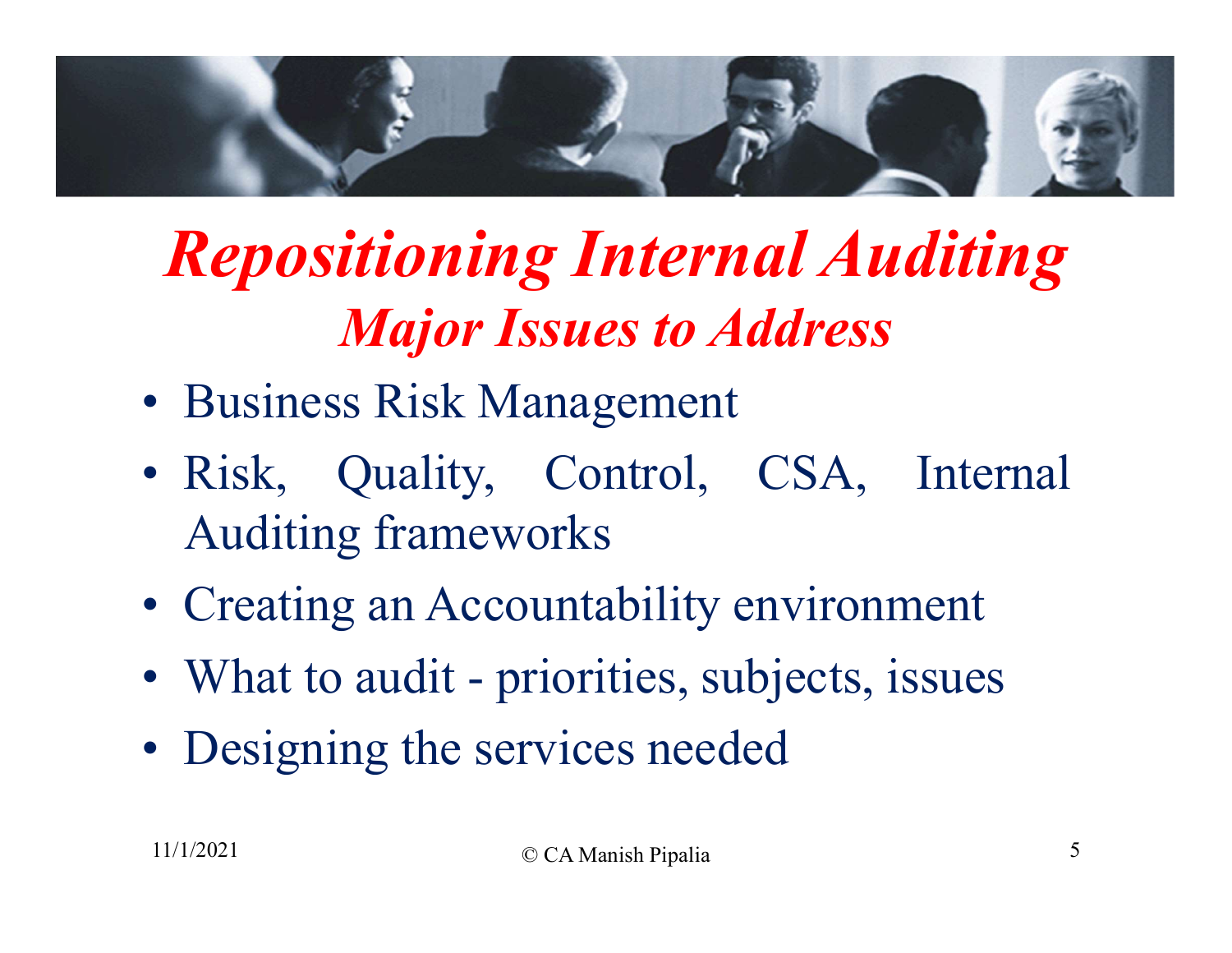

### What is Repositioning?

- Moving from where you are, to where you want/need to be;
- Being a different person/function;
- Changing the way you anticipate/interact with your "conditions and circumstances"
- Taking action, when the opportunities arise;
- Being prepared for the opportunities to arise;
- Recognising opportunities.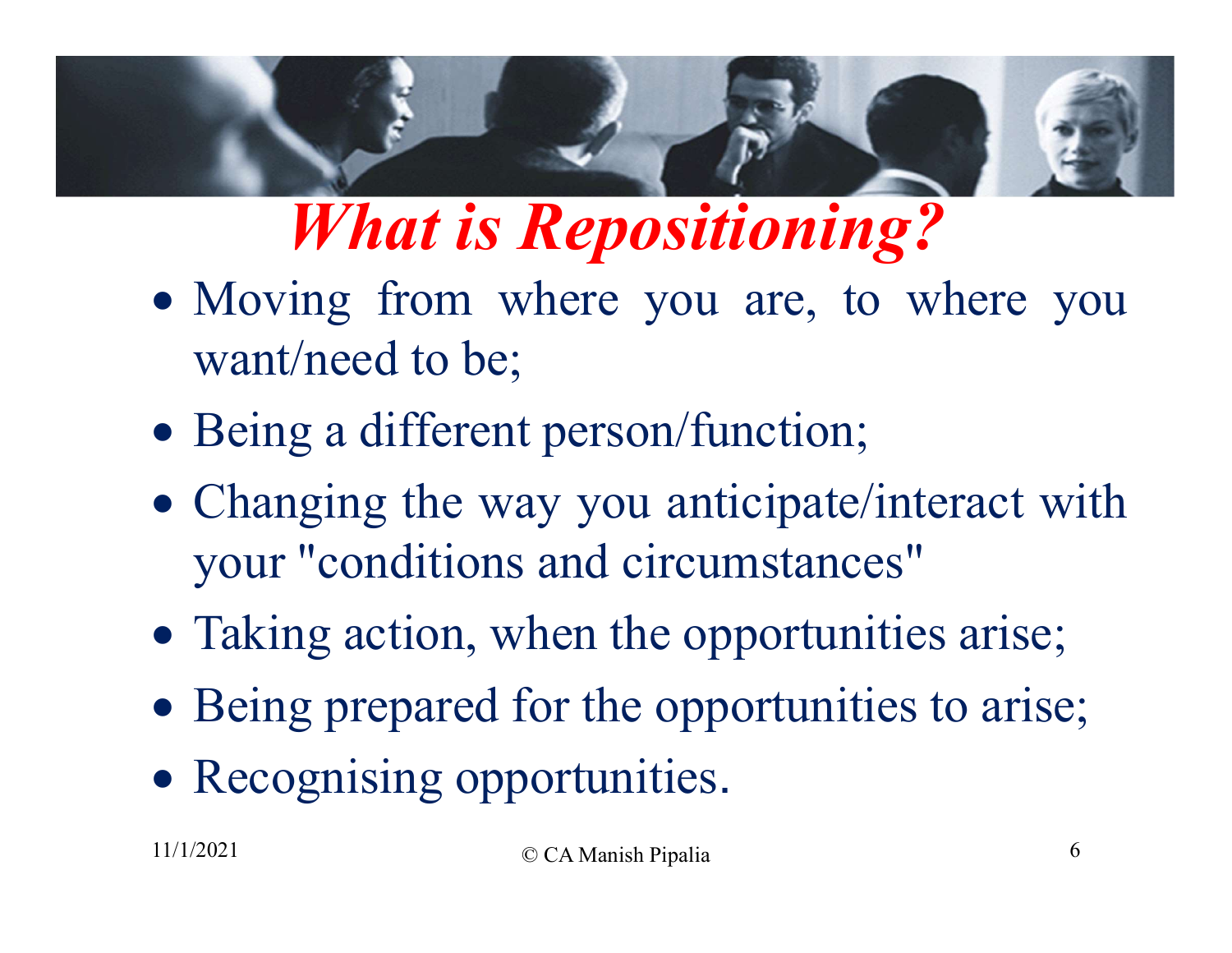

### Negotiate the Internal Auditing Role, Plan, Project & Results **Plan, Project & Why negotiate the International Plan, Project & What is the role?**<br>
• What is the role?<br>
• When to contribute the role **Plan, Project & Resu<br>• Why negotiate?**<br>• What is the role?<br>• When to contribute the role<br>• The resources needed for this role *Negotiate the Internal Auditing I*<br>*Plan, Project & Results***<br>• Why negotiate?<br>• When to contribute the role<br>• The resources needed for this role<br>• Negotiating techniques**

- 
- 
- 
- 
- 
- **Plan, Project & R**<br>• Why negotiate?<br>• What is the role?<br>• When to contribute the role<br>• The resources needed for this<br>• Negotiating techniques<br>• The time scale for repositioni • What is the role?<br>• When to contribute the role<br>• The resources needed for this role<br>• Negotiating techniques<br>• The time scale for repositioning<br>• The time scale for repositioning<br>•  $_{\text{CCA Manish Pipalia}}$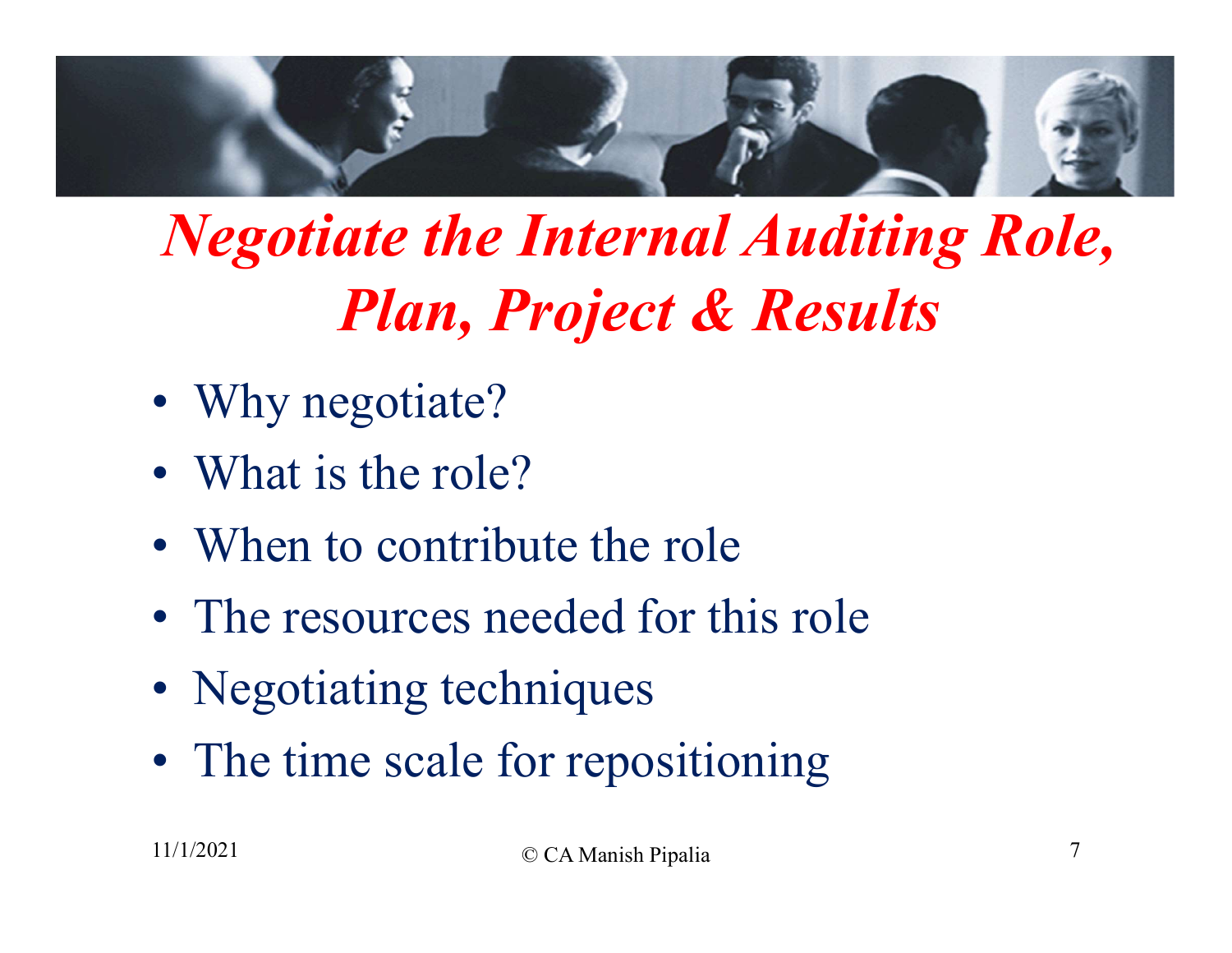

### Improving Corporate Performance

- performance? mproving Corporate Pe<br>• Improving control or improvin<br>performance?<br>• Valuing the contribution<br>• Finding the key areas to impro mproving Corporate Perform<br>• Improving control or improving<br>• Valuing the contribution<br>• Finding the key areas to improve<br>• Before and after measurement • Improving corrporate rerjor<br>• Improving control or improving<br>performance?<br>• Valuing the contribution<br>• Finding the key areas to improve<br>• Before and after measurement
- 
- 
-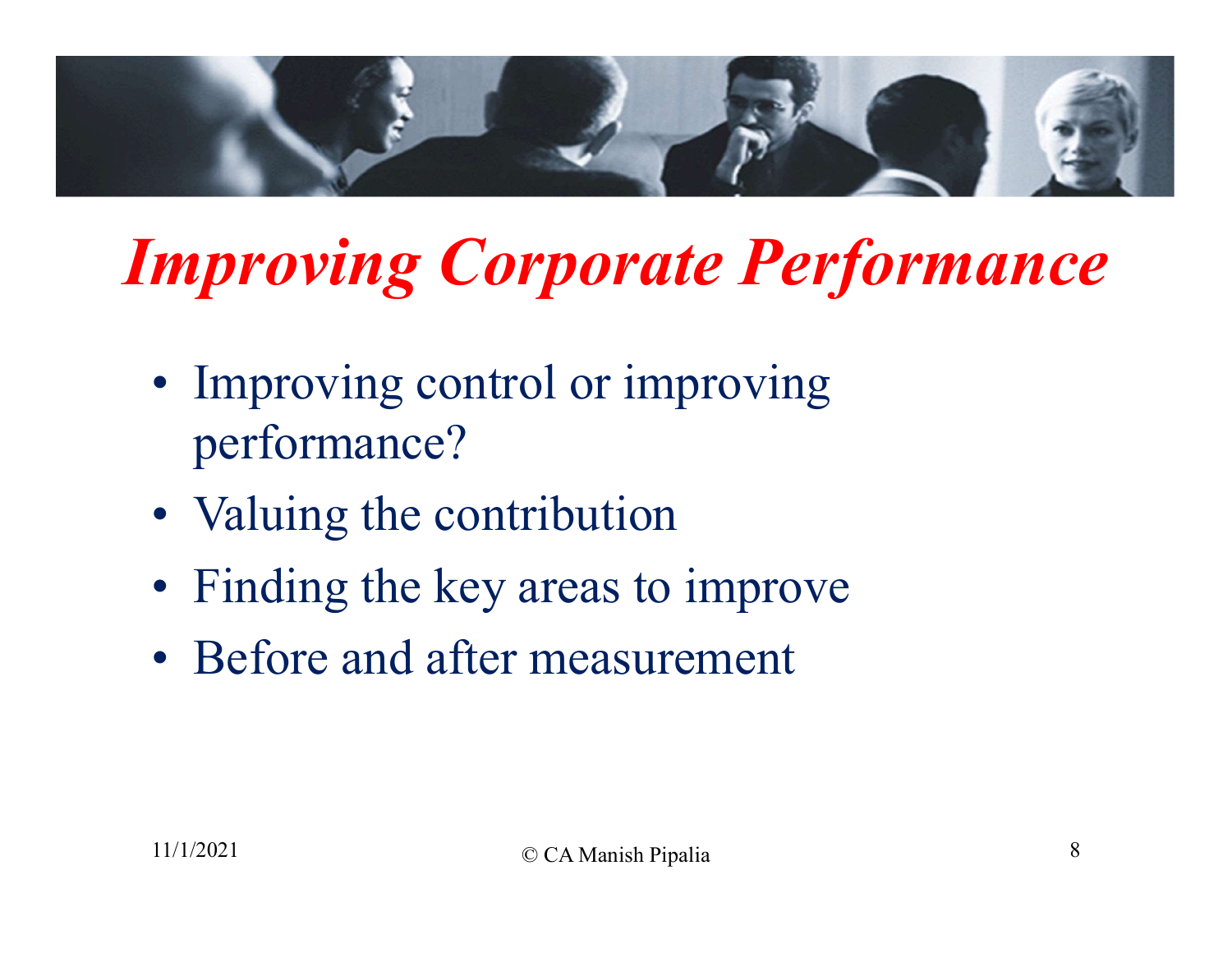

### Strategic Alliances With Other Functions **Strategic Alliances V<br>Functions**<br>• Which other (assurance) fuse<br>specialties?<br>• What form of alliance?<br>• What is in it for you? For **Strategic Alliances With Other**<br> **Functions**<br>
• Which other (assurance) functions? What<br>
specialties?<br>
• What form of alliance?<br>
• What is in it for you? For them? For the<br>
organisation?

- specialties? • Which other (assurance)<br>specialties?<br>• What form of alliance?<br>• What is in it for you? I<br>organisation?<br>• What strategy?<br>• What strategy?
- 
- organisation?
-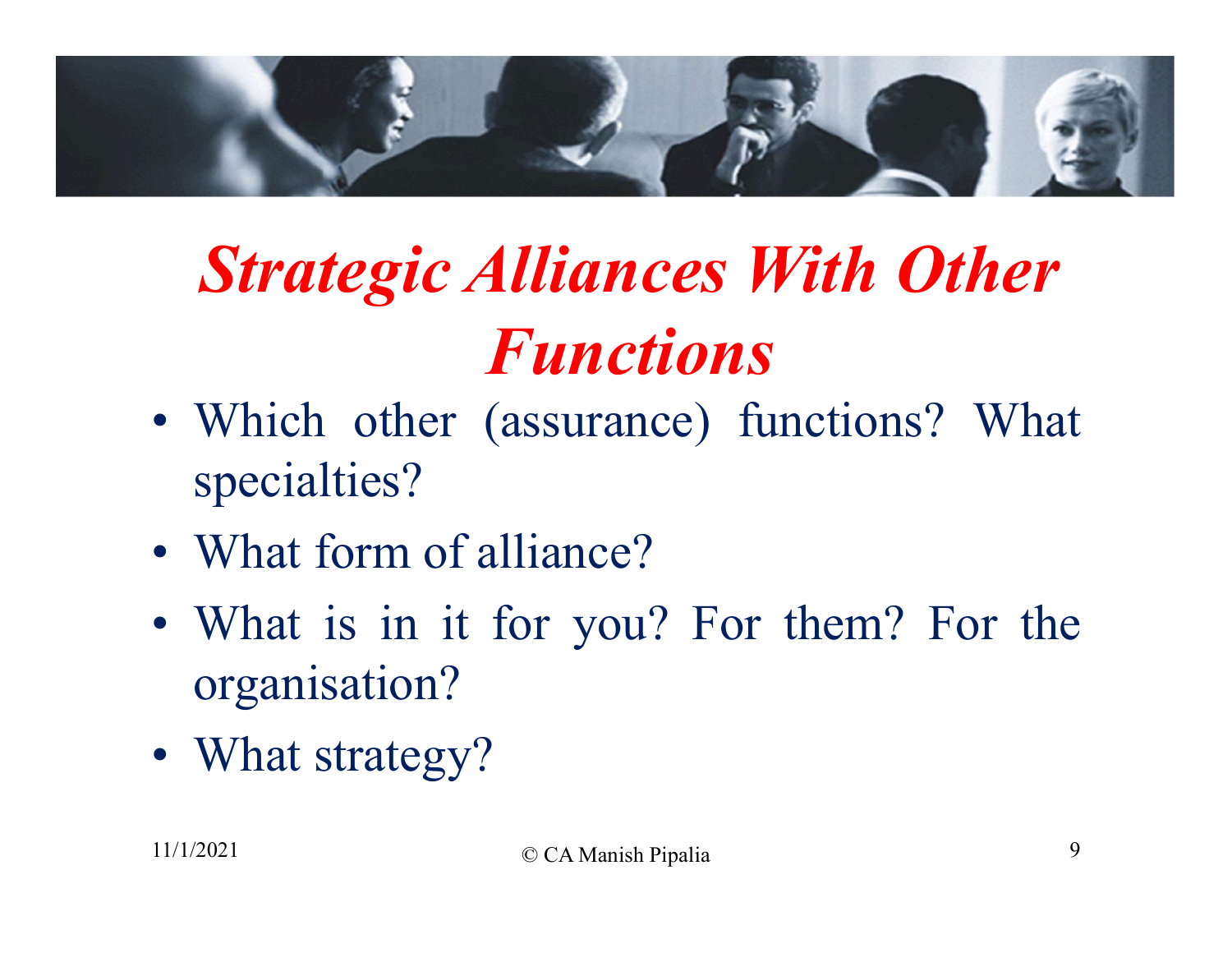

### Business Risk Management

- 
- effects, @ risks; **Business Risk Manage**<br>• Dynamic contexts are the source of<br>• Defining risk sources, cone effects, @ risks;<br>• Control in response to risk;<br>• Risk in relation to Value **Business Risk Mana**<br>• Dynamic contexts are the soure<br>• Defining risk sources, deffects, @ risks;<br>• Control in response to risk;<br>• Risk in relation to Value<br>• Risk profiling the organisation • Dynamic contexts are the source of r<br>
• Defining risk sources, conseq<br>
effects, @ risks;<br>
• Control in response to risk;<br>
• Risk in relation to Value<br>
• Risk profiling the organisation<br>
• Risk-based internal auditing • Dynamic contexts are the source o<br>
• Defining risk sources, cons<br>
effects,  $\omega$  risks;<br>
• Control in response to risk;<br>
• Risk in relation to Value<br>
• Risk profiling the organisation<br>
• Risk-based internal auditing
- 
- 
- 
-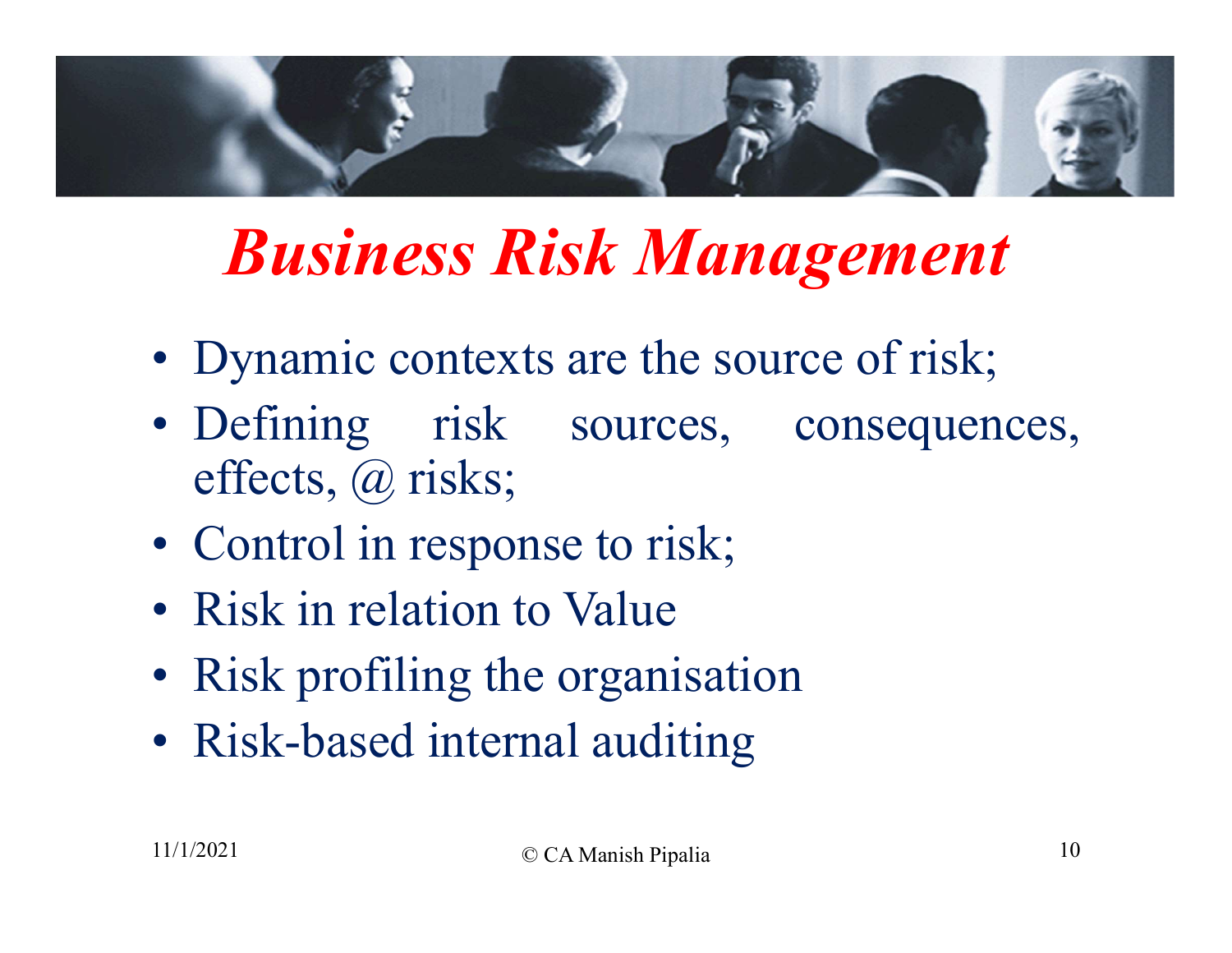

### Risk, Quality, Control, Internal Audit, Self Assessment Frameworks Risk, Quality, Comparison<br>
and Comparison Comparison<br>
Comparison Comparison<br>
Risk Management;<br>
Couality (ISO and Awards) **Fisk, Quality, Control, Internal<br>
udit, Self Assessment Framework**<br>
• Risk Management;<br>
• Quality (ISO and Awards) frameworks<br>
• Control frameworks (Philosophies, COSO, CoCo) **Risk, Quality, Control, Internal<br>
udit, Self Assessment Frameworks**<br>
• Risk Management;<br>
• Quality (ISO and Awards) frameworks<br>
• Control frameworks (Philosophies, COSO, CoCo)<br>
• Internal Audit – Functional and Personal **Risk, Quality, Control, Internal<br>
udit, Self Assessment Frameworks**<br>
• Risk Management;<br>
• Quality (ISO and Awards) frameworks<br>
• Control frameworks (Philosophies, COSO, CoCo)<br>
• Internal Audit – Functional and Personal<br>

- 
- 
- 
- **Competency** • Risk Management;<br>• Quality (ISO and Awards) framewor<br>• Control frameworks (Philosophies, COSC<br>• Internal Audit – Functional and 1<br>• CSA approaches and methods<br>• CSA approaches and methods
-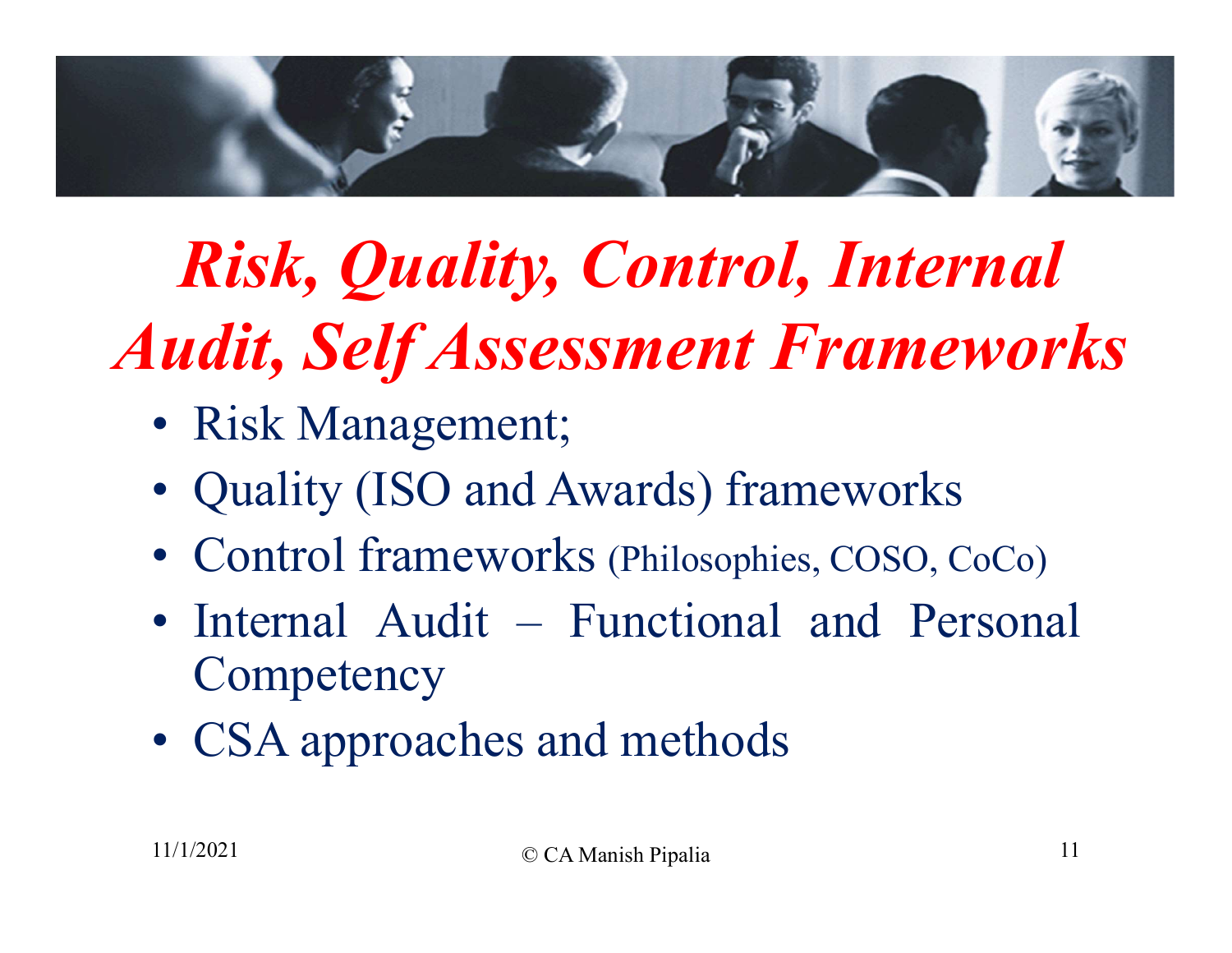

## Role Reversal for Internal Auditors **Role Reversal for In**<br>
FROM Internal Auditor:<br>
• One on one<br>
• Expert analyst<br>
• Making statements<br>
• Judging situations<br>
• Writing the report Internal Auditors<br>
TO CSA Facilitator:<br>
• One/two with many<br>
• Guiding 'in-experts'<br>
• Asking questions<br>
• Not judging (openly)<br>
• Collecting client data

# FROM Internal Auditor: FROM Internal Auditor:<br>
• One on one<br>
• Expert analyst<br>
• Making statements<br>
• Judging situations<br>
• Writing the report<br>
• Setting the pace FROM Internal Auditor:<br>
• One on one<br>
• Expert analyst<br>
• Making statements<br>
• Judging situations<br>
• Writing the report<br>
• Setting the pace<br>
• Process owner<br>
• Process owner<br>
• 1

- 
- 
- 
- One on one<br>
 Expert analyst<br>
 Making statements<br>
 Judging situations<br>
 Writing the report<br>
 Setting the pace<br>
 Process owner<br>
 Process owner<br>
 CAManish Pipali.
- 
- 
- 

#### TO CSA Facilitator:

- 
- 
- 
- TO CSA Facilitator:<br>
 One/two with many<br>
 Guiding 'in-experts'<br>
 Asking questions<br>
 Not judging (openly)<br>
 Collecting client data<br>
 Guiding the pace TO CSA Facilitator:<br>
• One/two with many<br>
• Guiding 'in-experts'<br>
• Asking questions<br>
• Not judging (openly)<br>
• Collecting client data<br>
• Guiding the pace<br>
• Process manager • One/two with many<br>
• Guiding 'in-experts'<br>
• Asking questions<br>
• Not judging (openly)<br>
• Collecting client data<br>
• Guiding the pace<br>
• Process manager<br>
<sup>Pipalia</sup>
- 
- 
-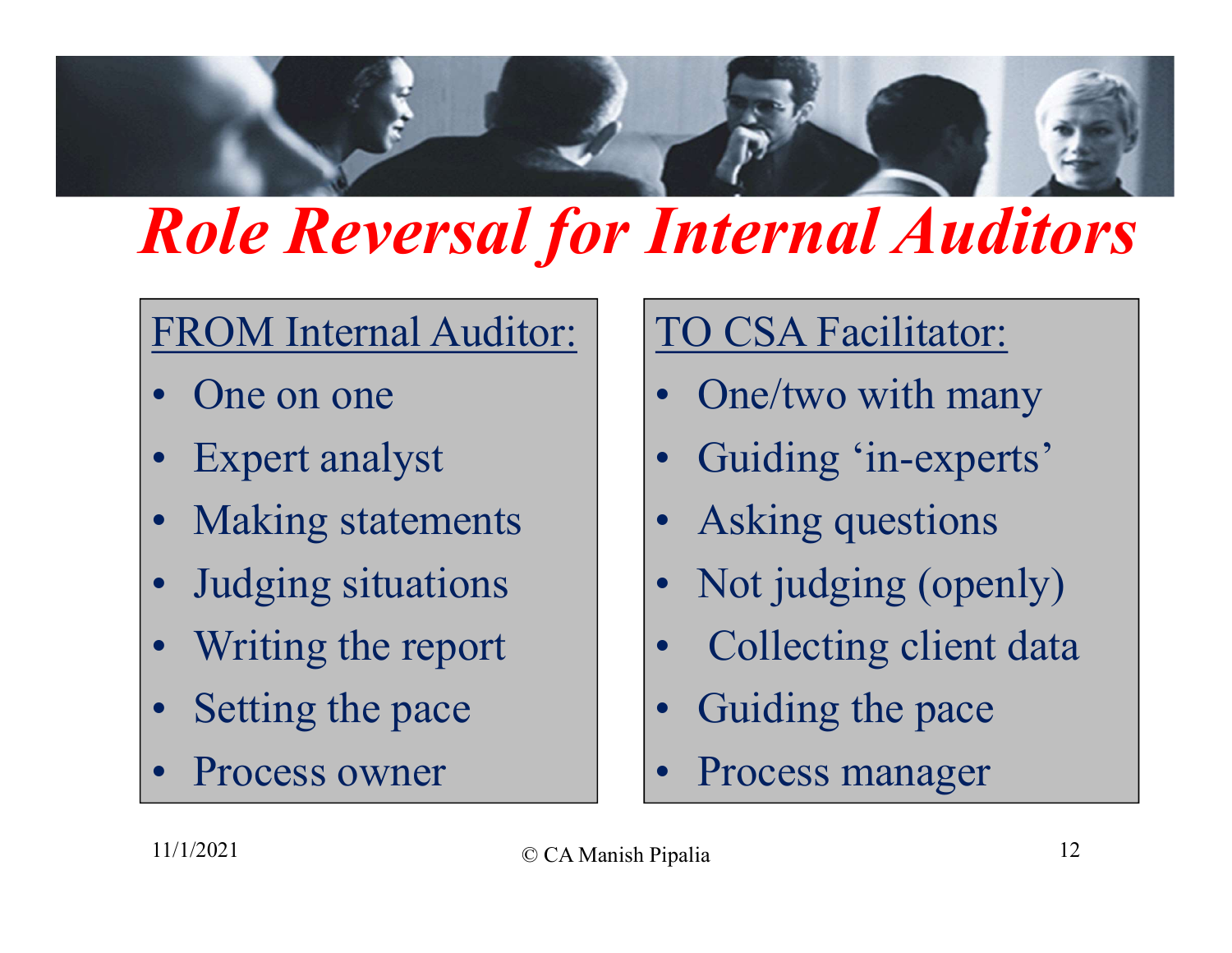

### What to Audit – Priorities, Subjects, Issues **What to Audit – Priorities, Subjects,**<br> **Issues**<br>
• Auditing the future – plans, developments,<br>
• Auditing the future – contexts, risks, controls;<br>
• Management's priorities, subjects, issues **What to Audit – Priorities, Subjects,**<br> **Issues**<br>
• Auditing the future – plans, developments,<br>
• Auditing the future – contexts, risks, controls;<br>
• Management's priorities, subjects, issues<br>
• Risk-Based planning or Se

- investments;
- 
- 
- **ISSUES**<br>• Auditing the future plans, developments,<br>• Auditing the future contexts, risks, controls;<br>• Management's priorities, subjects, issues<br>• Risk-Based planning or Service Needs<br>selling? selling?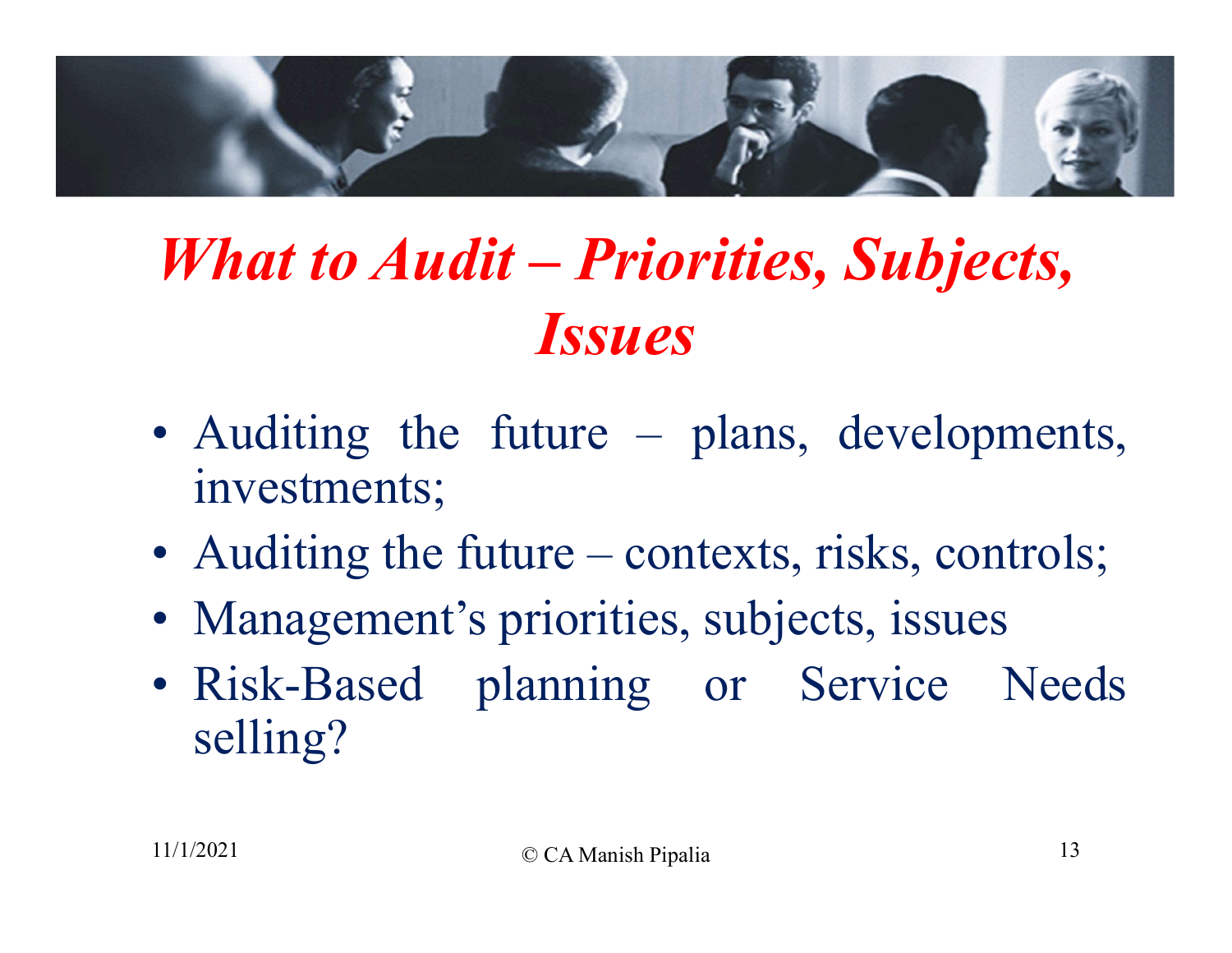

# Designing the Services Needed **Designing the Services Nee**<br>• Bundling assurance services;<br>• Delivering on satisfaction drivers;<br>• Time to perform, to complete;<br>• Different services, in a *range* of serv **Designing the Services Needed**<br>• Bundling assurance services;<br>• Delivering on satisfaction drivers;<br>• Time to perform, to complete;<br>• Different services, in a *range* of services

- 
- 
- 
-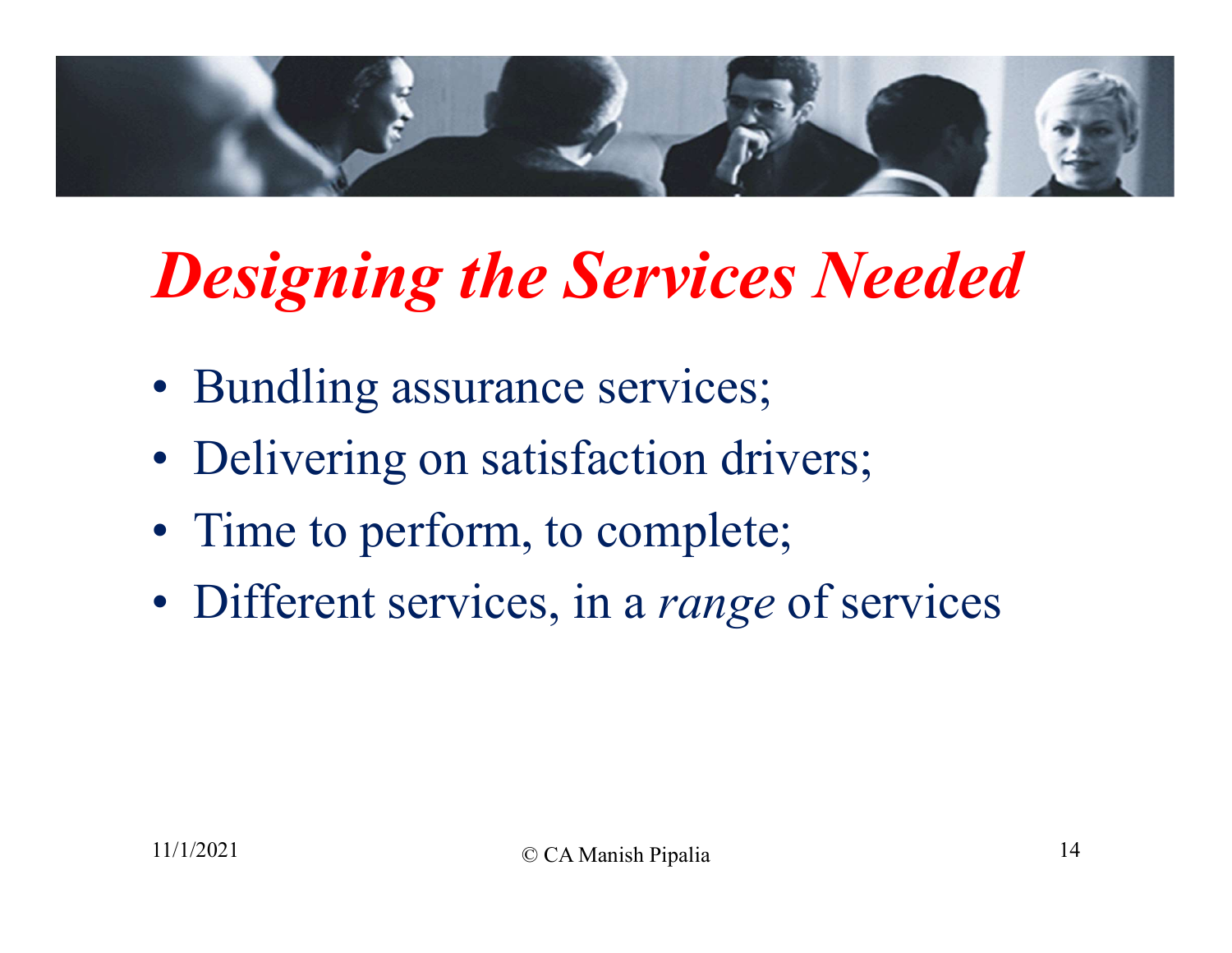

### Attributes of Service Quality

- and gains client appreciation; Attributes of Service Quality<br>
• Adding 'Distinctive' value which is useful<br>
and gains client appreciation;<br>
• Sufficient sources and types of expertise;<br>
• Broad perspectives of the organisation and<br>
of risk • Adding 'Distinctive' value which is<br>and gains client appreciation;<br>• Sufficient sources and types of expert:<br>• Broad perspectives of the organisation<br>of risk<br>• Professionalism and objectivity<br>• Targeting best practice.
- 
- of risk • Adding 'Distinctive' value w<br>and gains client appreciation;<br>• Sufficient sources and types o<br>• Broad perspectives of the or<br>of risk<br>• Professionalism and objectivi<br>• Targeting best practice.
- 
-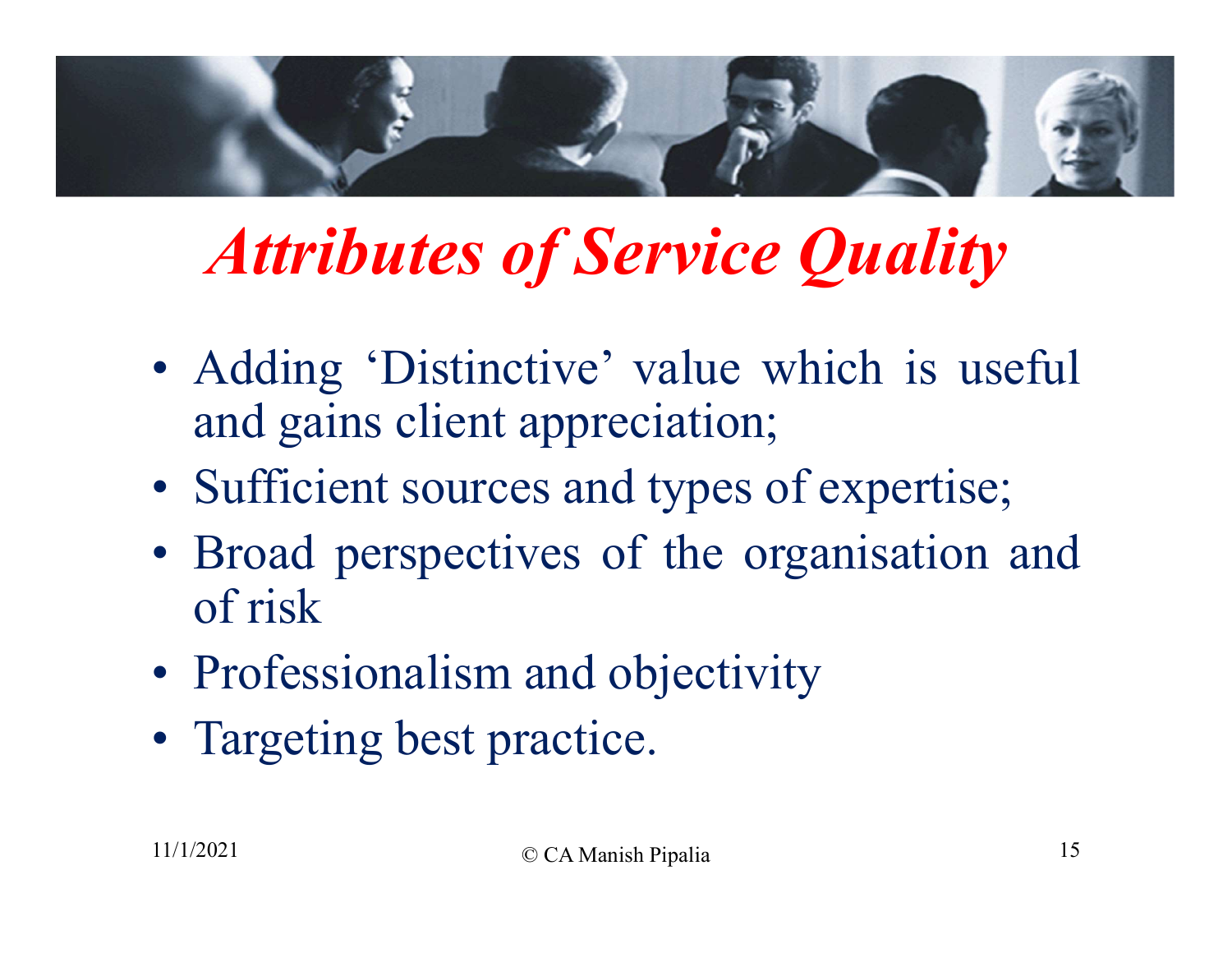

#### Substantive Service Criteria

- 
- of risk management **Substantive Service Criteria**<br>• Focus on business and financial risks<br>• Asset protection and fraud control are part<br>• Contribute to understanding risk and control<br>• Promote understanding about the effect of
- 
- **Substantive Service Criteria**<br>• Focus on business and financial risks<br>• Asset protection and fraud control are part<br>of risk management<br>• Contribute to understanding risk and control<br>• Promote understanding about the effec change on risk and control • Focus on business and financial risks<br>
• Asset protection and fraud control are part<br>
• Contribute to understanding risk and control<br>
• Promote understanding about the effect of<br>
change on risk and control<br>
• Leading edg
-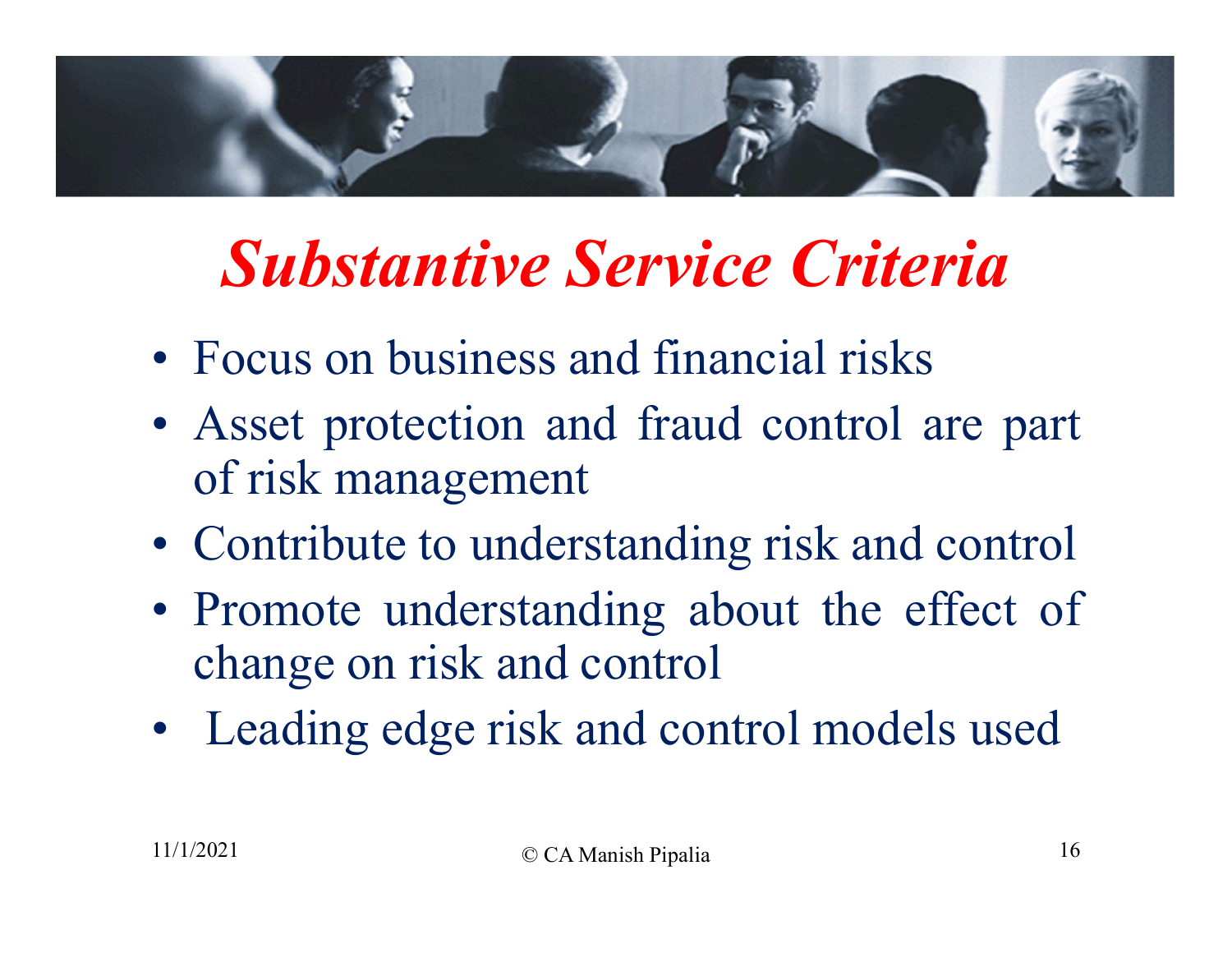

# Organisational Suitability Dimension **ganisational Suitability D**<br>• Organisational closeness<br>• Organisational coverage<br>• Anticipation and proactivity<br>• Moving with change **Sultanuary 1981**<br> **Example 18 Sultanuary 1988**<br>
• Organisational coverage<br>
• Anticipation and proactivit<br>
• Moving with change

- 
- 
- 
-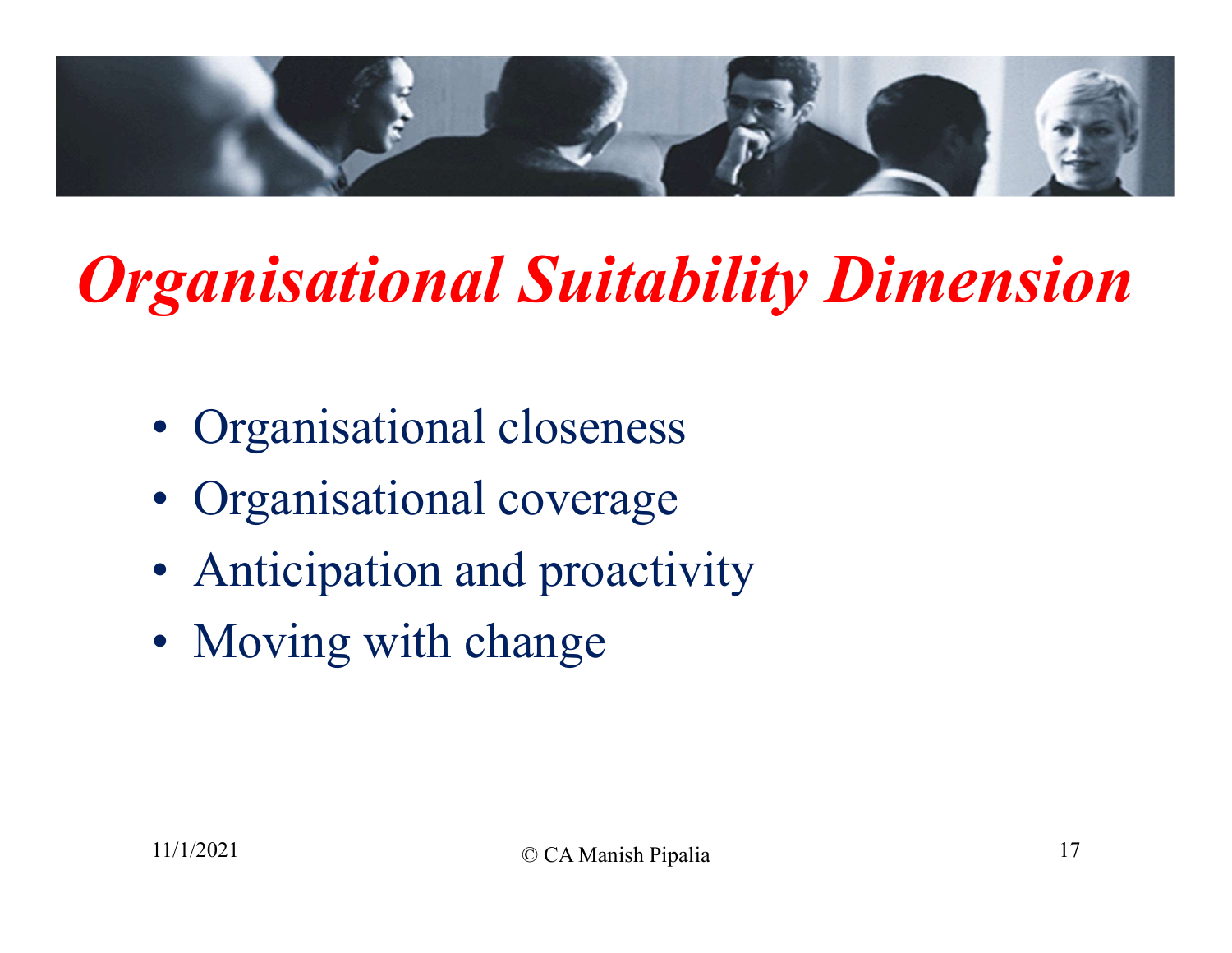

### Organisational Suitability Criteria

ORGANISATIONAL 'CLOSENESS'

- 
- **Cancer Contains Contains Contains Contains Contains Contains Contains Contains Contains Contains Contains Contains Contains Contains Contains Contains Contains Contains Contains Contains Contains Contains Contains Contain** management needs
- **Organisational Suitability Criteria**<br>
ORGANISATIONAL 'CLOSENESS'<br>
 Focus on 'useful' topics<br>
 Deep understanding of organisation and<br>
 Demonstrated leadership in initiatives with<br>
organisation stakeholders organisation stakeholders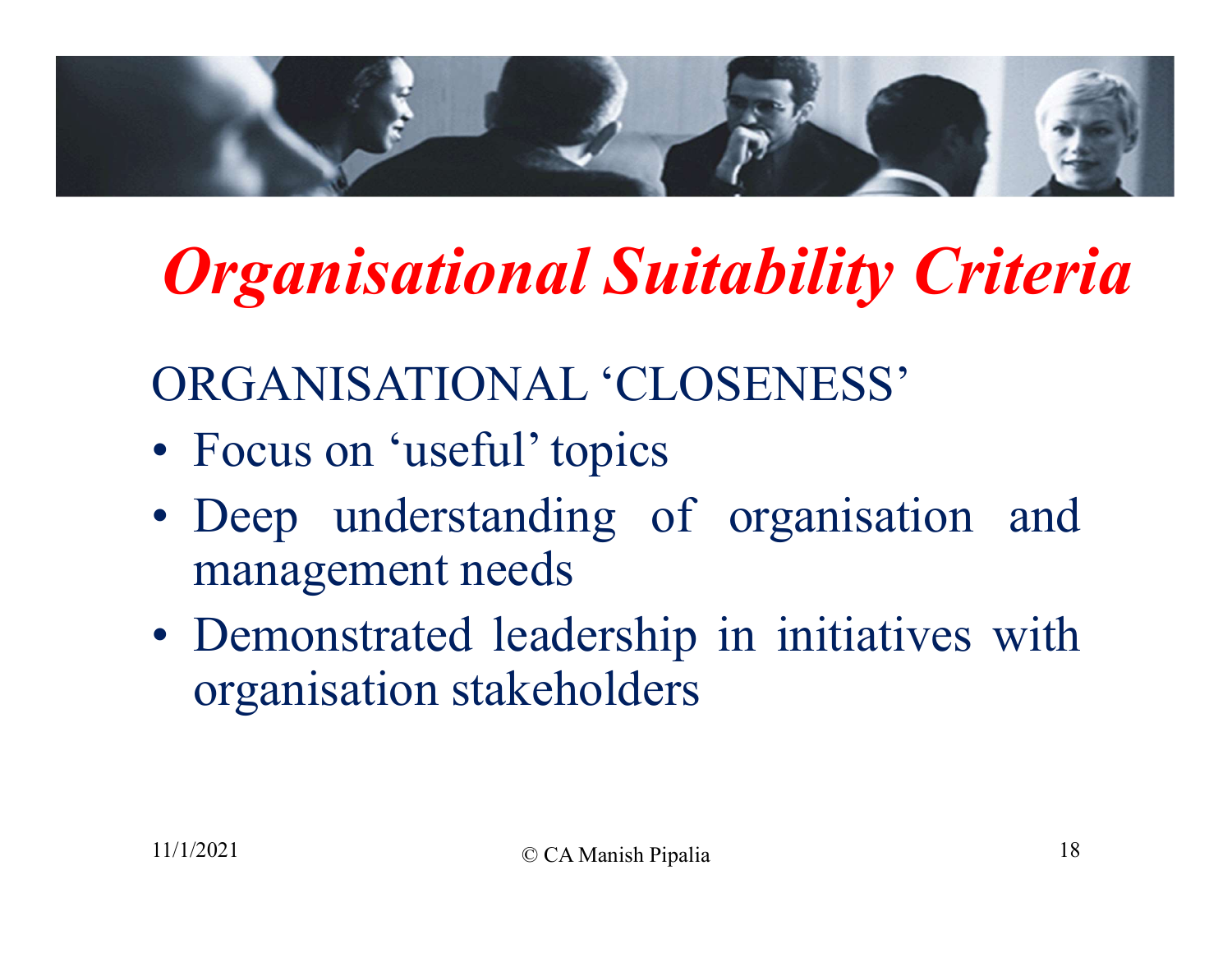

### What does it Take?

- 
- 
- control **What does it Take?**<br>
• A Repositioning Strategy<br>
• Anticipating organisational needs<br>
• Developing understanding of risk and<br>
• Developing expectations of assurance<br>
services.
- services.